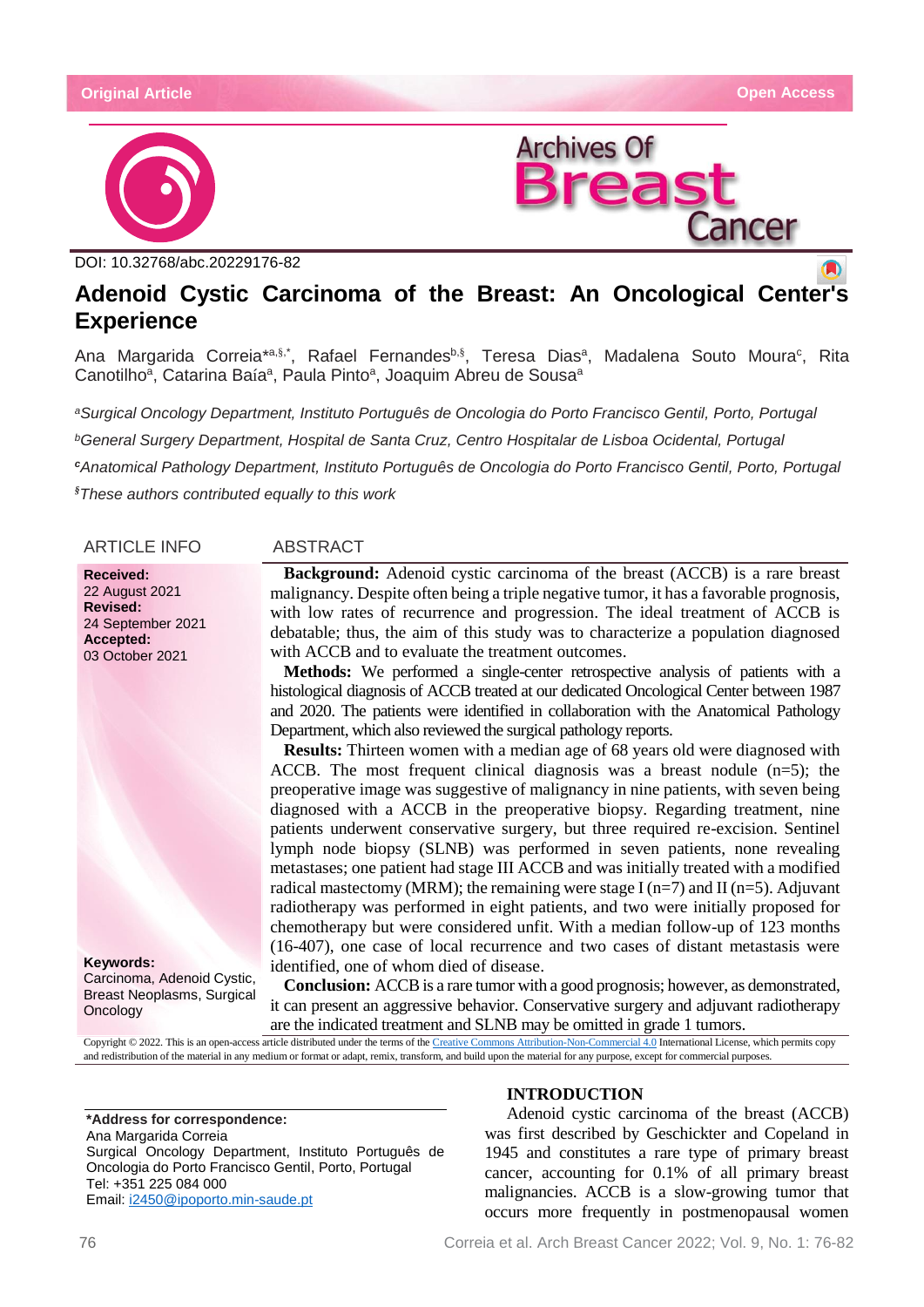

aged between 50 and 60 years.<sup>1</sup> Bilateral synchronous carcinoma is rare and the most frequent clinical presentation is a well-defined retroareolar mass or mastalgia, with a small percentage of cases being incidentally detected in screening exams of asymptomatic women. A surgical or percutaneous biopsy is necessary to obtain the diagnosis, as there are no pathognomonic imaging signs that can point to this entity.<sup>1-3</sup> Histologically this tumor is similar to the adenoid cystic carcinoma of the salivary glands and is composed of a dual-cell population of epithelial and myoepithelial-basal cells. Despite having a triple negative phenotype, which is absence of expression of estrogen receptors (ER), progesterone receptors (PR) and HER2 in the immunohistochemical analysis, ACCB constitutes a separate subgroup with a very favorable prognosis, local recurrence rate of 3–18%, low rates of progression, as well as a low mortality rate  $(7.1\%)$ <sup>1-6</sup> This triple negative phenotype may also help to distinguish cribriform areas of ACCB from invasive cribriform carcinomas which exhibit some morphological similarities but are generally strongly and diffusely immunoreactive for ER and PR. Furthermore, invasive cribriform carcinomas are not composed of a dual cell population (epithelial and myoepithelial), expressing only epithelial markers.

The mainstay of treatment of ACCB has not yet been established due to its rare incidence and indolent behavior, which can be confirmed in the literature, as there are mainly case reports,<sup> $7-11$ </sup> or small series.<sup>2,3,12,13</sup> Regarding histological classification, several scores can be applied. Ro *et al.* suggested a division into 3 prognostic groups, according to architectural and cytological features, namely the proportion of solid and cystic components: grade 1 if there is a predominance of glands and cystic components and absence of solid ones; grade 2 when there are less than 30% of solid components; and grade 3 if there are more than 30% of solid components. According to the authors, the higher the proportion of solid components, the more aggressive the tumor and greater the risk of recurrence and metastases.<sup>14</sup> Additionally, the histologic grade assessed by the Nottingham Score may also be used, with prognostic value, which takes into consideration three factors: tubule formation, nuclear pleomorphism and mitotic activity. Recently, the 2019 World Health Organization classification of breast tumors suggested a division of ACCB into three different histologic subtypes, also with prognostic significance: classic (described as a low-grade neoplasia), solid-basaloid and ACCB with high-grade transformation (both with high grade areas).<sup>15</sup> Most studies suggest an advantage in associating radiotherapy to wide local excision, $16,17$ whereas chemotherapy appears to have no benefit and is not recommended, according to ESMO.<sup>18</sup> Typically,

ACCB is a low-grade tumor and has a small percentage of nodal involvement at diagnosis (about 5%). Distant metastatic disease at diagnosis is extremely rare.<sup>19-21</sup> When metastases are present, the lung is the most common location, although bone, liver, brain and kidney can also be affected. In such cases, usually there is no axillary involvement.<sup>22</sup> Given the low rate of lymphatic spread and lymph node involvement, the role of sentinel lymph node biopsy (SLNB) is still a matter of debate,  $2,3,6,23,24$  with a study revealing a similar 10-year relative cumulative survival in patients with unknown nodal status when compared to node negative ones.<sup>6</sup> The same authors also acknowledged the absence of nodal metastases in tumors smaller than 1.4cm in a series of 244 patients and another study of 338 patients reported only two cases of nodal metastases in tumors smaller than 2cm.<sup>21</sup>

Our goal was to characterize the population of patients diagnosed with ACCB in our institution, analyze the histopathological features, observe the instituted treatment and evaluate the oncological outcome. In this paper, we intend to help clarifying the best management of this rare breast malignancy.

### **METHODS**

This is a single-center retrospective analysis of patients with a histological diagnosis of ACCB, treated at IPO-Porto from January 1987 to December 2020. The patients were identified in collaboration with the Anatomical Pathology Department, which also reviewed the surgical pathology reports. This Department used the Nottingham Score for tumor grading, since the 2019 World Health Organization Classification of Breast Tumors had not yet been published. Data on demographics, clinical presentation, treatment and outcome was collected by consulting the patients' medical files.

### **RESULTS**

We obtained a sample of 13 female patients, with a median age of 68 years (43–82) with only one of them being premenopausal (Table 1). None of the patients had a known family history of breast malignancy, and two of them had a prior diagnosis of fibroadenoma.

Five cases presented with a breast nodule (38.5%), four as an abnormal imaging finding in screening exams (30,8%), three complained of mastalgia (23.1%) and one of nipple discharge. There was no difference in the laterality of the tumors, with the upper quadrants being the most frequent location  $(n = 9)$  (4 in UOQ, 2 in UQT, 3 in UIT, 1 retroareolar, 2 in OQT and 1 in LOQ). The preoperative imaging findings were suggestive of malignancy in nine patients; none of the 13 patients had a multifocal/multicentric tumor and the median lesion size was 2cm on ultrasound (0.9 – 8cm). A preoperative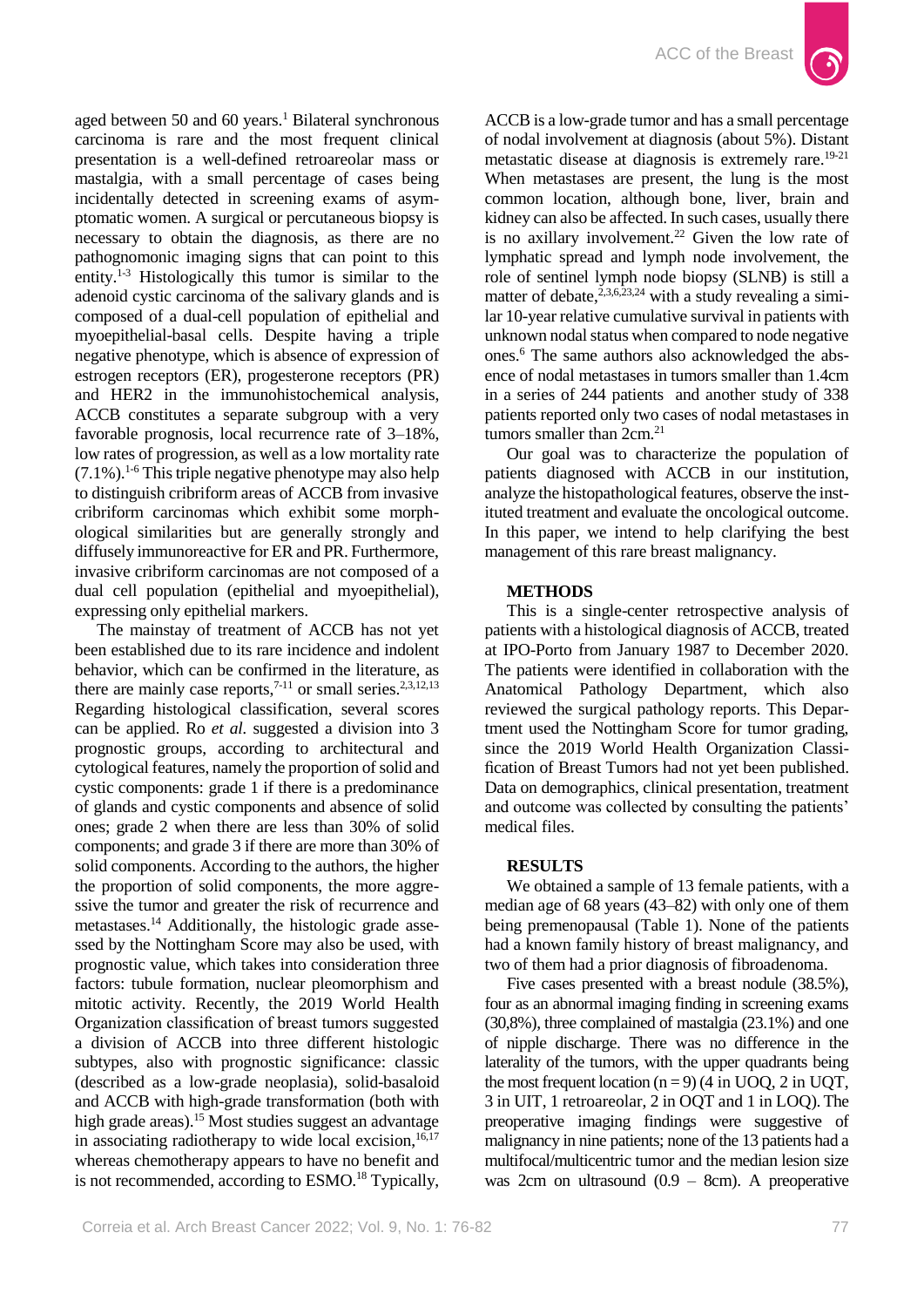biopsy was available in 12 patients, namely eight cases of core needle biopsy (61.5%) and four cases of fine needle aspiration, with the latter performed in the early years (Table 2). A diagnosis of Adenoid Cystic Carcinoma was obtained in seven of these biopsies and information

**Table 1:** Population characteristics.

regarding tumor grade and immunohistochemistry was missing in four of them. The remaining were hormone receptor (HR) negative in one case and triple negative in two cases; three tumors were grade 1.

| <b>Patient</b> | Age (years) | <b>Hormonal status</b> | <b>Prior breast lesions</b> | <b>Clinical presentation</b> | <b>Laterality</b> |
|----------------|-------------|------------------------|-----------------------------|------------------------------|-------------------|
| 1              | 54          | Postmenopausal         | Yes, Fibroadenoma           | Palpable nodule              | Left              |
| 2              | 81          | Postmenopausal         | N <sub>o</sub>              | Palpable nodule              | Left              |
| 3              | 74          | Postmenopausal         | No                          | Palpable nodule              | Right             |
| 4              | 75          | Postmenopausal         | No.                         | Palpable nodule              | Right             |
| 5              | 43          | Premenopausal          | N <sub>0</sub>              | Mastalgia                    | Right             |
| 6              | 68          | Postmenopausal         | No                          | Asymptomatic                 | Right             |
| 7              | 73          | Postmenopausal         | No                          | Nipple discharge             | Right             |
| 8              | 74          | Postmenopausal         | No                          | Mastalgia                    | Right             |
| 9              | 72          | Postmenopausal         | Yes, Fibroadenoma           | Asymptomatic                 | Left              |
| 10             | 51          | Postmenopausal         | N <sub>o</sub>              | Asymptomatic                 | Left              |
| 11             | 61          | Postmenopausal         | No                          | Mastalgia                    | Right             |
| 12             | 55          | Postmenopausal         | No                          | Asymptomatic                 | Left              |
| 13             | 54          | Postmenopausal         | No.                         | Palpable nodule              | Left              |

**Table 2:** Characterization of the preoperative biopsy.

| <b>Patient</b> | <b>Preoperative Biopsy</b><br>- Pathology report | Grade        | Immunohistochemistry | <b>Institution</b> | Year of<br>diagnosis |
|----------------|--------------------------------------------------|--------------|----------------------|--------------------|----------------------|
| 1              | FNA - No signs of<br>malignancy                  | NA           | NA                   | IPO-Porto          | 1987                 |
| $\overline{2}$ | FNA - Suspected of<br>malignancy                 | NA           | <b>NA</b>            | <b>IPO-Porto</b>   | 1999                 |
| 3              | FNA - Adenoid cystic<br>carcinoma                | <b>NA</b>    | <b>NA</b>            | <b>IPO-Porto</b>   | 2000                 |
| 4              | CNB - Complex proliferative<br>lesion            | <b>NA</b>    | <b>NA</b>            | <b>IPO-Porto</b>   | 2003                 |
| 5              | NA                                               | <b>NA</b>    | <b>NA</b>            | External           | 2003                 |
| 6              | FNA - Adenoid cystic<br>carcinoma                | NA           | NA                   | External           | 2004                 |
| 7              | $CNB$ - $DCIS$ + focal invasive<br>carcinoma     | NA           | NA                   | IPO-Porto          | 2009                 |
| 8              | CNB - Adenoid cystic<br>carcinoma                | $\mathbf{1}$ | Negative HR          | <b>IPO-Porto</b>   | 2011                 |
| 9              | CNB - Adenoid cystic<br>carcinoma                | NA           | NA                   | External           | 2016                 |
| 10             | CNB - Adenoid cystic<br>carcinoma                | $\mathbf{1}$ | <b>NA</b>            | External           | 2016                 |
| 11             | CNB - Adenoid cystic<br>carcinoma                | $\mathbf{1}$ | Triple negative      | <b>IPO-Porto</b>   | 2017                 |
| 12             | CNB - Adenoid cystic<br>carcinoma                | NA           | Triple negative      | External           | 2017                 |
| 13             | CNB - Atypical sclerosing<br>lesion              | <b>NA</b>    | <b>NA</b>            | External           | 2018                 |

Institution, Institution where the biopsy was performed; FNA, Fine Needle Aspiration; CNB, Core Needle Biopsy; DCIS, Ductal Carcinoma *In Situ*; NA, Not available / Not applicable; HR, Hormonal Receptors; IPO-Porto, Instituto Português de Oncologia do Porto Francisco Gentil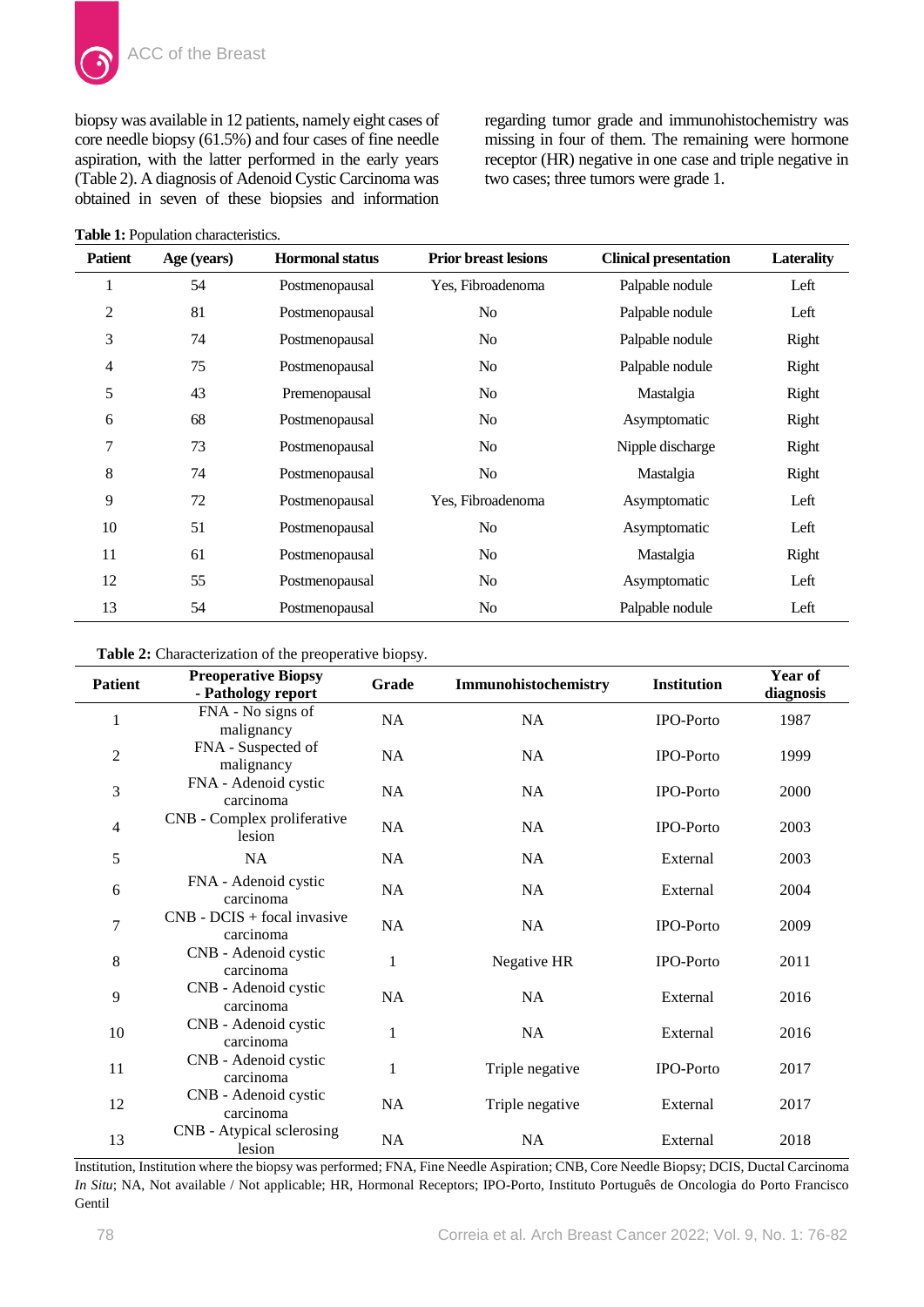| Patient        | <b>Surgery</b>              | <b>Tumor</b> | Grade          | <b>Synchronous</b> | <b>IHC</b>                   | Re-            | <b>Final</b>    | <b>TNM</b> |
|----------------|-----------------------------|--------------|----------------|--------------------|------------------------------|----------------|-----------------|------------|
|                |                             | size<br>(cm) |                | disease            |                              | excision       | margins<br>(cm) |            |
| $\mathbf{1}$   | Lumpectomy                  | 1.7          | 1              | No                 | Triple                       | <b>MRM</b>     | >1              | pT1N0M0    |
|                |                             |              |                |                    | negative                     |                |                 |            |
| $\sqrt{2}$     | <b>MRM</b>                  | 7.5          | 3              | N <sub>o</sub>     | Triple<br>negative           | N <sub>o</sub> | >1              | pT4N2M0    |
| $\mathfrak{Z}$ | <b>MRM</b>                  | 1.8          | $\sqrt{2}$     | No                 | Positive                     | N <sub>o</sub> | >1              | pT1N0M0    |
|                |                             |              |                |                    | $ER(1 -$                     |                |                 |            |
|                |                             |              |                |                    | 10%)                         |                |                 |            |
|                |                             |              |                |                    | Negative<br>PR               |                |                 |            |
|                |                             |              |                |                    | Negative                     |                |                 |            |
|                |                             |              |                |                    | HER <sub>2</sub>             |                |                 |            |
| $\overline{4}$ | Lumpectomy                  | 1.6          | $\mathbf{1}$   | No                 | Positive                     | N <sub>o</sub> | 0.3             | pT1N0M0    |
|                |                             |              |                |                    | $ER(1 -$                     |                |                 |            |
|                |                             |              |                |                    | 10%)<br>Positive             |                |                 |            |
|                |                             |              |                |                    | PR (1-                       |                |                 |            |
|                |                             |              |                |                    | $10%$ )                      |                |                 |            |
|                |                             |              |                |                    | Negative                     |                |                 |            |
|                |                             |              |                |                    | HER <sub>2</sub>             |                |                 |            |
| $\mathfrak{S}$ | Lumpectomy                  | <b>NA</b>    | $\mathbf{1}$   | N <sub>o</sub>     | Negative                     | Yes            | NA              | pT1N0M0    |
| $\sqrt{6}$     | Lumpectomy +                | 1.4          | $\sqrt{2}$     | No                 | <b>HR</b><br>Positive        | N <sub>o</sub> | 0.1             | pT1N0M0    |
|                | <b>SLNB</b>                 |              |                |                    | $\rm ER$                     |                |                 |            |
|                |                             |              |                |                    | $(10-20%)$                   |                |                 |            |
|                |                             |              |                |                    | Negative                     |                |                 |            |
|                |                             |              |                |                    | PR                           |                |                 |            |
|                |                             |              |                |                    | Negative<br>HER <sub>2</sub> |                |                 |            |
| 7              | Lumpectomy +                | 2.2          | $\mathbf{1}$   | Carcinoma in       | Triple                       | N <sub>o</sub> | 0.1             | pT2N0M0    |
|                | <b>SLNB</b>                 |              |                | situ               | negative                     |                |                 |            |
| 8              | Total                       | 1.9          | $\mathbf{1}$   | N <sub>o</sub>     | Triple                       | N <sub>o</sub> | >1              | pT1N0M0    |
|                | mastectomy +                |              |                |                    | negative                     |                |                 |            |
| 9              | <b>SLNB</b><br>Lumpectomy + | $2.5\,$      | $\mathbf{1}$   | Carcinoma in       | Positive                     | Yes            | 0.3             | pT2N0M0    |
|                | <b>SLNB</b>                 |              |                | situ               | $ER(1 -$                     |                |                 |            |
|                |                             |              |                |                    | $10\%$ )                     |                |                 |            |
|                |                             |              |                |                    | Negative                     |                |                 |            |
|                |                             |              |                |                    | PR                           |                |                 |            |
|                |                             |              |                |                    | Negative<br>HER <sub>2</sub> |                |                 |            |
| $10\,$         | Lumpectomy +                | 1.6          | $\mathbf{1}$   | No                 | Triple                       | $\rm No$       | 0.1             | pT1N0M0    |
|                | <b>SLNB</b>                 |              |                |                    | negative                     |                |                 |            |
| $11\,$         | Total                       | 5.8          | $\mathbf{1}$   | No                 | Triple                       | No             | >1              | pT3N0M0    |
|                | mastectomy +                |              |                |                    | negative                     |                |                 |            |
| 12             | <b>SLNB</b><br>Lumpectomy + | 3            | $\mathbf{1}$   | N <sub>o</sub>     | Triple                       | $\rm No$       | 0.2             | pT2N0M0    |
|                | <b>SLNB</b>                 |              |                |                    | negative                     |                |                 |            |
| 13             | Lumpectomy                  | 2.3          | $\overline{c}$ | $\rm No$           | Triple                       | $\rm No$       | 0.1             | pT2N0M0    |
|                |                             |              |                |                    | negative                     |                |                 |            |

**Table 3:** Surgical treatment and tumor characteristics.

IHC, Immunohistochemistry; NA, Not available; MRM, Modified Radical Mastectomy; SLNB, sentinel lymph node biopsy; HR, Hormonal Receptors; ER, Estrogen Receptor; PR, Progesterone Receptor

Regarding treatment, surgical therapy was the first approach in all cases, with nine patients undergoing conservative surgery (69.2%) (Table 3). Mastectomy

was chosen in case of unfavorable breast/tumor ratio or in the presence of comorbidities that precluded adjuvant therapy. Modified Radical Mastectomy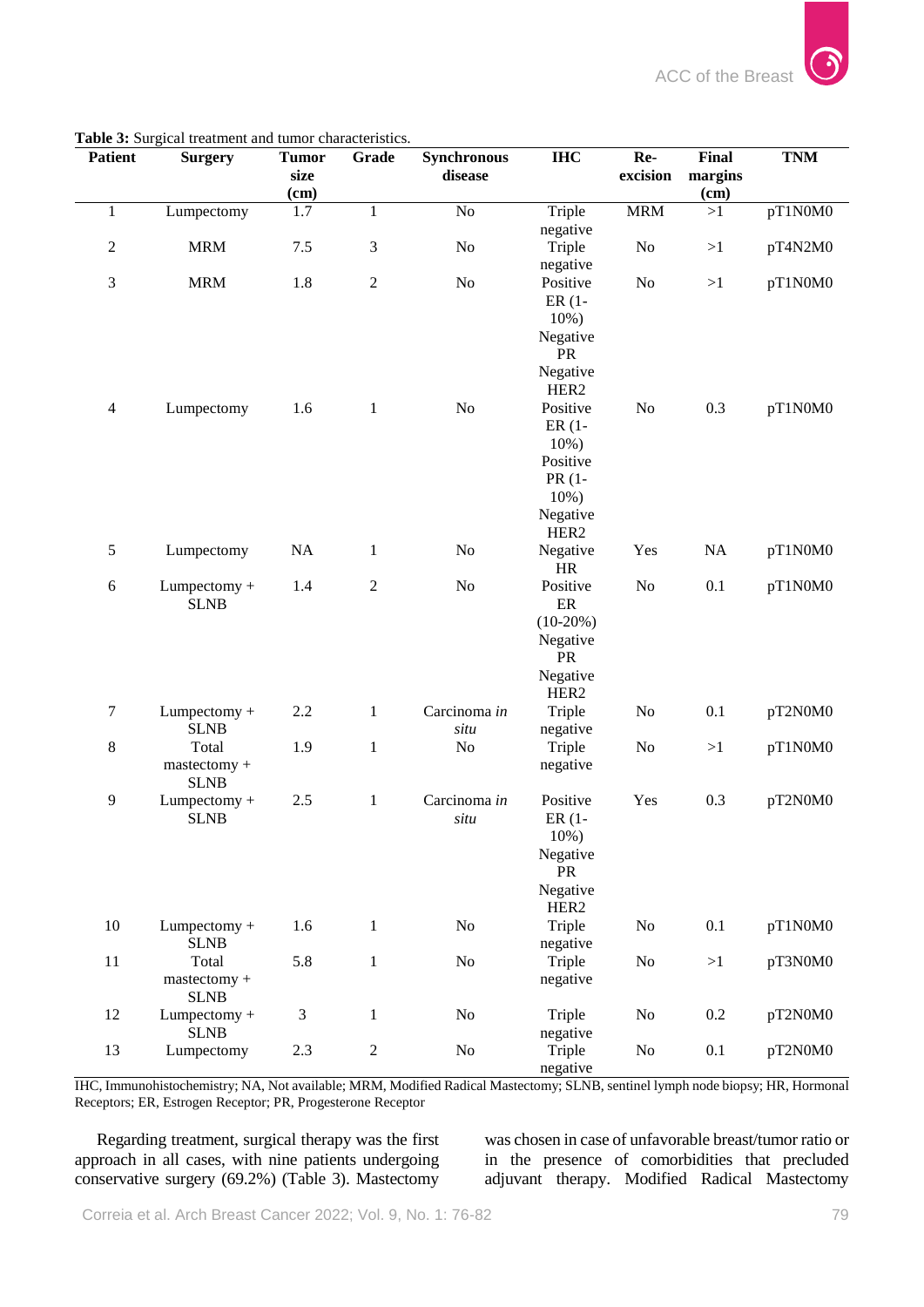

(MRM) was performed in confirmed cases of carcinoma before the implementation of sentinel lymph node biopsy at our institution. Since this technique was available, seven patients underwent this procedure, none revealing axillary metastasis. However, one of the cases of MRM revealed 6 metastatic lymph nodes out of 15 isolated ones. As for tumor dimension, the mean was 2.05cm (1.4–7.5cm). Nine cases had a triple negative phenotype or were HR negative (absence of expression of ER and PR), three cases were ER positive/PR negative and one was HR positive (ER positive/PR positive). Regarding tumor grade, nine were grade 1, three were grade 2 and one was grade 3. After the first surgical approach, two patients underwent re-excision and one an MRM. Free surgical margins were obtained in all cases: margins of 0.1cm were accepted in four patients, 0.2 or 0.3cm in three patients and greater than 1cm in the remaining. In this series, there were seven patients with stage I breast cancer (53.8%), five with stage II (38.5%) and one with stage III (7.7%).

Regarding adjuvant therapy, eight patients received radiotherapy, two were proposed for chemotherapy and one received hormone therapy, due to slightly higher ER expression levels. One of the patients proposed for adjuvant chemotherapy completed only one cycle due to febrile neutropenia and the other patient showed stage III ACCB (pT4N2M0)

who was later considered unfit due to poor performance status.

With a median follow-up of 123 months (16–407), one case of local recurrence and two cases of distant metastases without local recurrence were identified in the patients with the bigger tumors of our sample, one of whom died of the disease (mortality rate of 7.7%) (Table 4). Regarding the case of local recurrence, it was detected at 186 months of follow-up and consisted of a triple negative multicentric ACCB (pT1N0, grade 1). This recurrence was treated with completion mastectomy and SLNB followed by adjuvant radiotherapy, due to surgical margins of 0.1cm. Currently, the patient is alive with no evidence of the disease. Concerning the first case of metastasis (a grade 3, stage III ACCB at diagnosis), it was detected at 4 months of follow-up in the form of bone metastases. The patient was proposed supportive treatment and died of the disease at 16 months of follow-up. The second case of metastasis (initially a grade 1, stage II ACCB) was diagnosed at 25 months of follow-up as bone and lung metastases. This was managed with antalgic radiotherapy, vertebroplasty of L5 and palliative chemotherapy, with good tolerance and stable disease after an initial partial response under AC (Doxorubicin and Cyclophosphamide, suspended due to toxicity), followed by capecitabine and currently lenvatinib after pulmonary progression.

| Table 4. Adjuvant therapy and outcomes |                |                       |                       |                                              |                                      |                             |                              |  |
|----------------------------------------|----------------|-----------------------|-----------------------|----------------------------------------------|--------------------------------------|-----------------------------|------------------------------|--|
| <b>Patient</b>                         | Adjuvant<br>RT | <b>Adjuvant</b><br>CН | <b>Adjuvant</b><br>HT | Local<br>recurrence                          | <b>Distant</b><br>metastasis         | <b>Survival</b><br>data     | <b>Follow-up</b><br>(months) |  |
| $\,1\,$                                | No             | No                    | N <sub>o</sub>        | No                                           | N <sub>o</sub>                       | <b>NED</b>                  | 402                          |  |
| $\mathfrak{2}$                         | Yes            | $No*$                 | No                    | No                                           | Yes (bone<br>metastasis)             | <b>DOD</b>                  | 16                           |  |
| 3                                      | No             | No                    | No                    | No                                           | No                                   | <b>DOC</b>                  | 242                          |  |
| $\overline{4}$                         | Yes            | No                    | N <sub>o</sub>        | No                                           | No                                   | <b>NED</b>                  | 212                          |  |
| 5                                      | N <sub>o</sub> | N <sub>o</sub>        | N <sub>o</sub>        | Yes<br>(multicentric<br><b>ACCB</b><br>pT1N0 | No                                   | <b>NED</b>                  | 210                          |  |
| 6                                      | Yes            | No                    | Yes                   | No                                           | No                                   | $\ensuremath{\mathsf{NED}}$ | 199                          |  |
| $\boldsymbol{7}$                       | Yes            | Yes (1 cicle)         | No                    | No                                           | No                                   | <b>DOC</b>                  | 141                          |  |
| 8                                      | N <sub>o</sub> | No                    | No                    | No                                           | No                                   | <b>NED</b>                  | 123                          |  |
| 9                                      | Yes            | No                    | N <sub>o</sub>        | No                                           | No                                   | <b>NED</b>                  | 63                           |  |
| 10                                     | Yes            | No                    | N <sub>o</sub>        | No                                           | No                                   | <b>NED</b>                  | 47                           |  |
| 11                                     | No             | $\rm No$              | N <sub>o</sub>        | No                                           | Yes (bone<br>and lung<br>metastases) | <b>AWD</b>                  | 48                           |  |
| 12                                     | Yes            | N <sub>o</sub>        | No                    | No                                           | No                                   | <b>NED</b>                  | 39                           |  |
| 13                                     | Yes            | No                    | No                    | No                                           | No                                   | <b>NED</b>                  | 31                           |  |

RT, Radiotherapy; CH, Chemotherapy; HT, Hormone therapy; ACCB, Adenoid Cystic Carcinoma; NED, No evidence of disease; DOD, Dead of disease; DOC, Dead of other cause; AWD, Alive with disease; \*Due to poor performance status.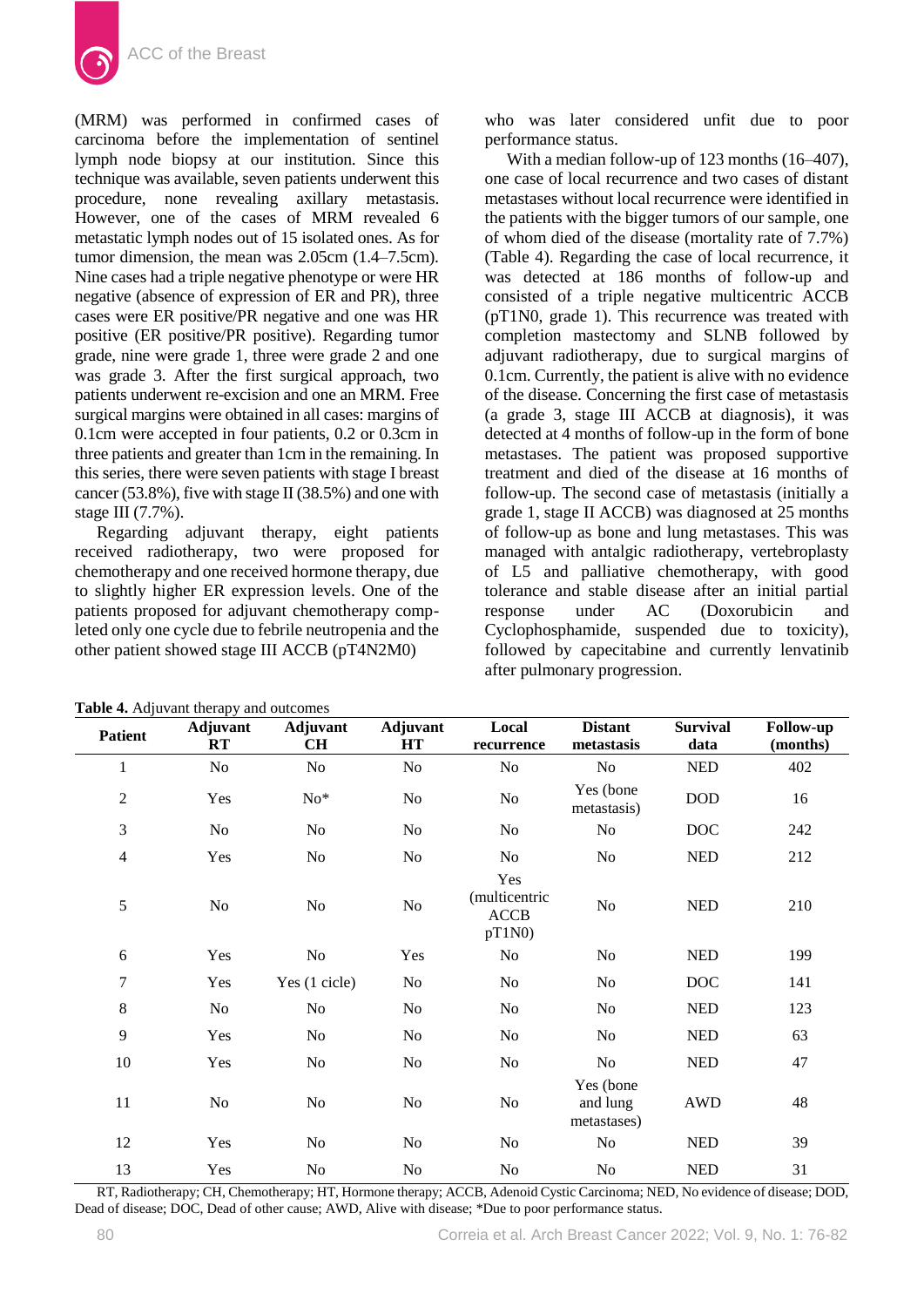# **DISCUSSION**

The results obtained in our series are in line with those described in the literature. ACCB is a rare tumor (13 diagnosed patients in 33 years in our dedicated Oncological Center) with low malignant potential, rare locoregional recurrence or distant metastases, as opposed to other triple-negative breast cancers or the histologically similar and more aggressive adenoid cystic carcinoma of the salivary glands.<sup>2,19</sup>

ACCB was mainly found in postmenopausal women with a mean age of 68 years old which was slightly superior to the range of 50 to 60 years described in the literature. Patients presented mainly with a breast nodule, but it was mostly in the upper quadrants as opposed to a retroareolar location.<sup>1</sup> In our series, there were 4 ER positive tumors (low expression, mostly 1-10%) and 1 PR positive tumor (low expression, 1-10%). Positivity for ER and PR has also been described in the literature in up to 46% and 36% of cases, respectively.3,19,25,26 Further analysis found no statistically significant differences in the clinical and histological features of ER/PR positive ACCB when compared to triple negative tumors, suggesting that the positive hormonal receptor status may not affect the prognosis.<sup>3</sup> However, these results from Zhang *et al.* should be viewed with caution, as it was a single-center retrospective study of 14 patients, 8 being HR negative and only the remaining 6 being positive. In our study, none of the HR positive patients had locoregional recurrence or distant metastases. Similarly, at 31 and 212 months of follow-up, our three patients with grade 2 ACCB did not have a worse prognosis as it should have been expected, with two of the three cases of recurrence or metastases affecting grade 1 ACCB patients.

Two of the patients presented with a synchronous *in situ* carcinoma. The synchronous occurrence of an *in situ* or invasive carcinoma of another subtype has been described, and in these cases the prognosis is determined by that of the *in situ* or invasive carcinoma.<sup>21</sup>

Regarding the therapeutical regimen and after the required re-interventions, 8 patients were treated with

#### **REFERENCES**

- 1. Lannaz S OI, Bensouda Y, Mrabti H, Errihani H. A Rare Case of Adenoid Cystic Carcinoma of the Breast: Discussion and Review of the Literature Case Rep Clin Med. 2014;3(7):433-6. doi: [10.4236/crcm.2014.37096.](https://doi.org/http:/dx.doi.org-/10.4236/crcm.2014.37096)
- 2. Treitl D RP, Rizer M, Hussein SE, Paramo JC, Mesko TW. Adenoid cystic carcinoma of the breast, 20 years of experience in a single center with review of literature. Breast Cancer. 2018 Jan;25(1):28-33. doi: [10.1007/s12282-017-0780-1.](https://doi.org/-https:/doi.org/10.1007/s12282-017-0780-1)

conservative surgery and 7 of those with adjuvant radiotherapy. The patient submitted to a lumpectomy followed by re-excision without adjuvant radiotherapy was our only case of local recurrence, with our recurrence rate of 7.7% being consistent with that described in the literature  $(3-18\%)$ .<sup>2</sup> However, we should not forget the evidence that adjuvant radiotherapy can decrease local recurrence.<sup>16,17</sup>

Concerning SNLB, some studies support its omission, given the low rate of positive nodes at diagnosis (about 5%),<sup>19</sup> and after progression.<sup>24,25</sup> Our results were similar with only one patient with axillary involvement at diagnosis (7.7%), also corresponding to one of the cases of distant metastasis. However, this was a grade 3 ACCB. The remaining case of distant metastatic disease was node negative at diagnosis. As previously stated, available evidence has reported the absence of nodal metastasis in tumors smaller than  $1.4 - 2 \text{cm}$ ,<sup>6,21</sup> but, despite our only case of nodal involvement happened in a 7.5cm tumor, we found no axillary metastasis in 11 patients that had tumors with a diameter of 1.4cm or greater, with 4 of them being greater than 2cm.

### **CONCLUSION**

Considering ACCB's favorable prognosis, establishing an accurate preoperative diagnosis is central to develop an appropriate treatment planning. Based on the literature and our findings in a dedicated Oncological Center, conservative surgery with free margins and adjuvant radiotherapy are the recommended treatments for ACCB. SLNB's role is yet to be defined, but it seems reasonable to be omitted in grade 1 ACCB. This paper provided additional information on the best treatment of a rare tumor, aimed at preventing futile interventions such as the SLNB that could bear additional morbidity to the patient.

## **ACKNOWLEDGEMENTS** None.

# **CONFLICT OF INTEREST** None to declare.

- 3. Zhang W FY, Zhang Z, Wang J. Management of Adenoid Cystic Carcinoma of the Breast: A Single-Institution Study. Front Oncol. 2021;11: 621012. doi: [10.3389/fonc.2021.621012.](https://doi.org/https:/doi.org-/10.3389/fonc.2021.621012)
- 4. Wetterskog D L-GM, Lambros MB, A'Hern R, Geyer FC, Milanezi F, et al. Adenoid cystic carcinomas constitute a genomically distinct subgroup of triplenegative and basal-like breast cancers. J Pathol. 2012 Jan;226(1):84-96. doi[: 10.1002/path.2974.](https://doi.org/https:/doi.org/10.1002/path.2974)

Correia et al. Arch Breast Cancer 2022; Vol. 9, No. 1: 76-82 81